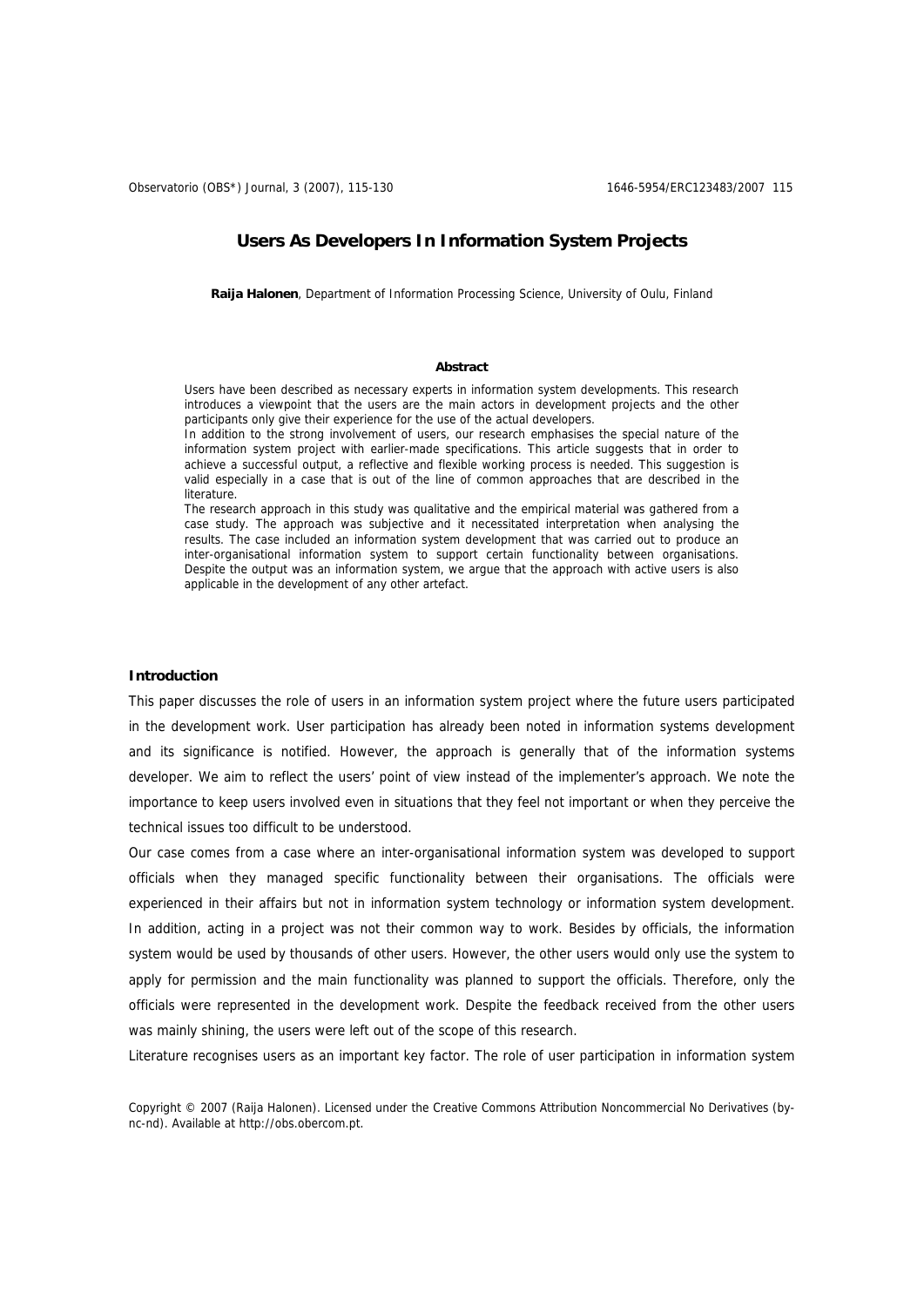developments has been under discussion already for decades (Markus 1983, Kensing & Blomberg 1998, Dewulf & van Meel 2002, Halonen 2005). In our case the users acted as key players and we argue that without their active involvement the output would not have been achieved.

There is not much literature about information system developments made by several users representing different organisations (Dahlbom, oral communication June 11, 2005). This paper contributes this gap in the information system research. In this paper we point out the actions of users that strongly influenced the output and its characteristics. The empiric material is gathered from memorandums, emails from project participants and a personal diary written by the researcher. The interaction between student affairs officials and the researcher was active and it was carried out in good terms.

Our empirical case comes from information system science and the artefact is an information system. We believe that the findings in this research can be generalised to concern any other development projects and artefacts in them.

This article continues with a literature view that introduces the framework for the empirical case. After that, the research approach is explained. The empirical case is introduced next and it gives evidence and findings from the inter-organisational information system project. In that chapter, several quotations are expressed and they display the true attitude of the project participants. The article ends with a concluding discussion that emphasises the findings of the research.

### **What we already know**

To simplify, an information system consists of a set of interrelated components that collect, process, store and distribute information (Laudon & Laudon 1998). The definition by Laudon and Laudon does not include people. However, we want to emphasise also the need of human beings in the composition and take another definition: "Information system means an interconnected set of information resources under the same direct management control that shares common functionality. A system normally includes hardware, software, information, data, applications, communications, and people." (ostinato.stanford.edu/hipaafeedback/definitions.html). Formal information systems can be either computer based of manual. Manual systems use paper and pencil technology (c.f. Halonen 2004a) while computer based information systems are dependent on computer hardware and software technology (Laudon & Laudon 1998).

Information systems have a life cycle, like any new artefact, and traditionally it is represented as Lucas (1985) expressed it already twenty years ago:

Inception –> Feasibility study –> Systems analysis –> Requirements analysis –> Design –> Specifications –> Programming –> Testing –> Training –> Conversion and installation –> Operations.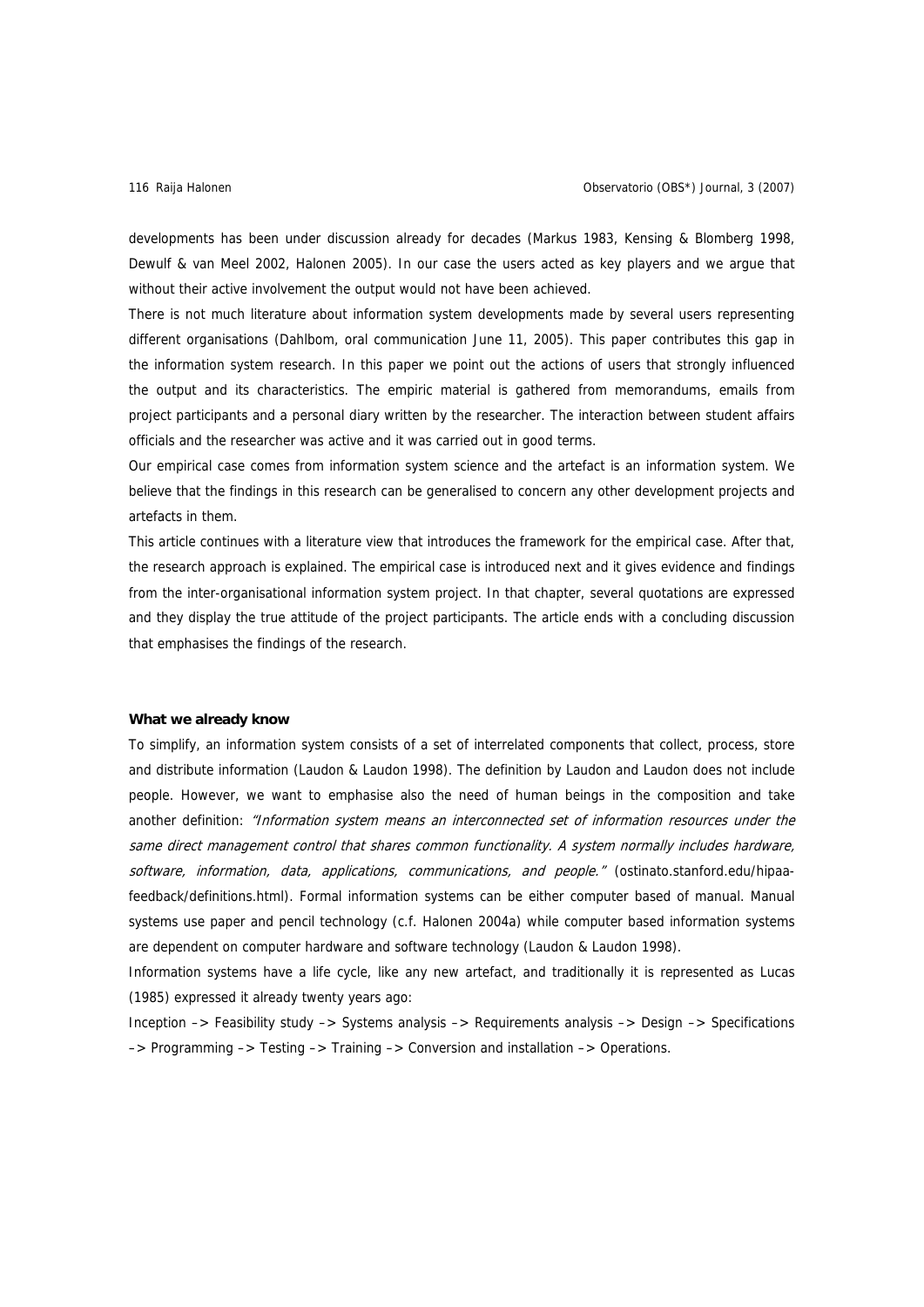## Observatorio (OBS\*) Journal, 3 (2007) Charles Controller and Controller and Controller and Controller and Controller and Controller and Controller and Controller and Controller and Controller and Controller and Controller

Information systems are implemented in organisations because the organisations tend to improvements with their business processes and efficiency (Hevner et al. 2004). Organisations benefit from integrating their information systems but this integration is challenging and needs careful planning (Kudrass 2006). Furthermore, developments in information and communication technologies have enabled the improvement of the efficiency and effectiveness of administration with government (Gichoya 2005). With the developments, government services may be located closer to the citizens.

User participation in information system developments has for decades been considered to be critical to the output of the developments (Barki & Hartwick 1994). Users are the right persons to explain the whole work process that is to be replaced or supported by the new information system under development (Halonen 2007). On the other hand, communication problems between users and designers are recognised as a major reason why user requirements are not included in information systems and why users are thrown away of the implementation project (Laudon & Laudon 1998). In addition, users and information technology developers typically belong to different organisational units with different objectives and values (Gefen & Ridings 2003). Therefore, in many cases users are not or cannot be actively involved in developing or testing new information technology. Despite that, Gefen and Ridings suggest that information technology developers should strive to create relationships with their users that will reduce any polarity between users and developers. Noble (1986) stated already twenty years ago that the role of users compared to that of the designers should be very carefully considered.

From the users' point of view, in information system implementations it is not enough that the organisations tend to improvements with their business. On the contrary, the users need reasons to use new applications. Keefe (2003) emphasises the importance of focusing on the user in every phase of the system development. Users must be motivated to deliver their knowledge when developing new information systems. Without motivated users there is no traction to get the implementation project to succeed, Keefe argues. Halonen (2004a) verifies that argument with her findings among factory workers who did not want any new information system to record their work. Adding to that, Kujala (2007) concludes that the most significant user involvement occurs at the beginning of product development, when the decisions about the product and its nature are on table. Kujala argues that the process of early user involvement needs to be simple enough to be practical in product development. Despite the novelty of the article by Kujala, we find its approach still biased.

Managing interpersonal cooperation in information system implementations is described as a challenge (Barki & Hartwick 2001), and in inter-organisational information system developments this challenge even increases (Halonen 2004b). Very often the challenge is too great to be overcome as the failure rate still exceeds 80 percent (Furton 2003). The failure or success of a project is often a perception that is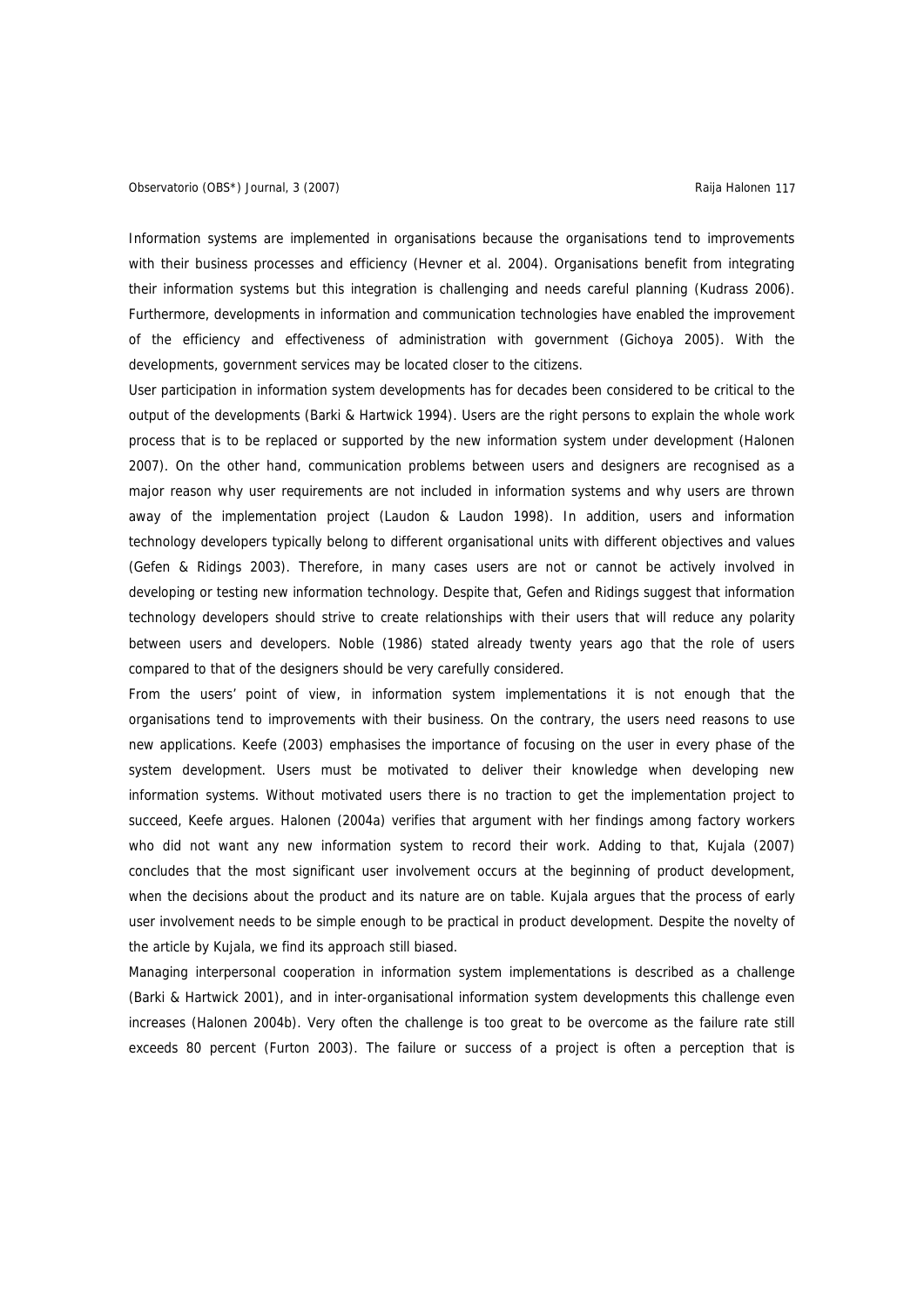influenced by people who have different backgrounds and experiences (Rad 2003). However, it is not axiomatic if an information system project is a success or failure, as Larsen and Myers (1999) discuss the question of what if an information system turns out to be a failure even if it was at first evaluated to be successful.

Inter-organisational information systems allow the information or processing capabilities of one organisation to improve the performance of another organisation or to improve relationships among organisations (Laudon & Laudon 1998). In this sense, information flows across organisational borders and the role of collaboration is emphasised. Hong (2002) introduces a framework for inter-organisational information systems with horizontal and vertical linkages (Fig. 1). The focus in the framework is on participants' roles and it points out the need to examine the system in terms of how the participants' roles are linked with each other. The framework introduced by Hong classifies inter-organisational information systems into four categories: resource pooling, complementary cooperation, operational cooperation and operational coordination.

|  | Fig. 1. A framework for inter-organisational systems (Hong 2002). |  |
|--|-------------------------------------------------------------------|--|
|  |                                                                   |  |

|                        | HORIZONTAL | <b>Operational Cooperation</b><br>* Joint DB (information<br>sharing)<br>* Improved customer service | Resource Pooling<br>* Joint IT construction<br>(cost/risk sharing)<br>* Market coalition |
|------------------------|------------|------------------------------------------------------------------------------------------------------|------------------------------------------------------------------------------------------|
| LINKAGE<br><b>ROLE</b> | VERTICAL   | Operational Coordination<br>* Value/supply support<br>(buyer-seller relationship)                    | Complementary<br>Cooperation<br>* Integrated products/services<br>(joint marketing)      |
|                        |            | <i>OPERATIONAL SUPPORT</i>                                                                           | <i>STRATEGIC SUPPORT</i>                                                                 |

SYSTEM SUPPORT LEVEL

Collaboration in such inter-organisational information systems may be problematic if the goals of the participating organisations are not congruent (Halonen 2004b). Schrage (1990) describes collaboration as a purposive relationship that has a need to solve a problem, create something or discover something. This relationship is limited by constraints such as expertise, time, money, competition and conventional wisdom.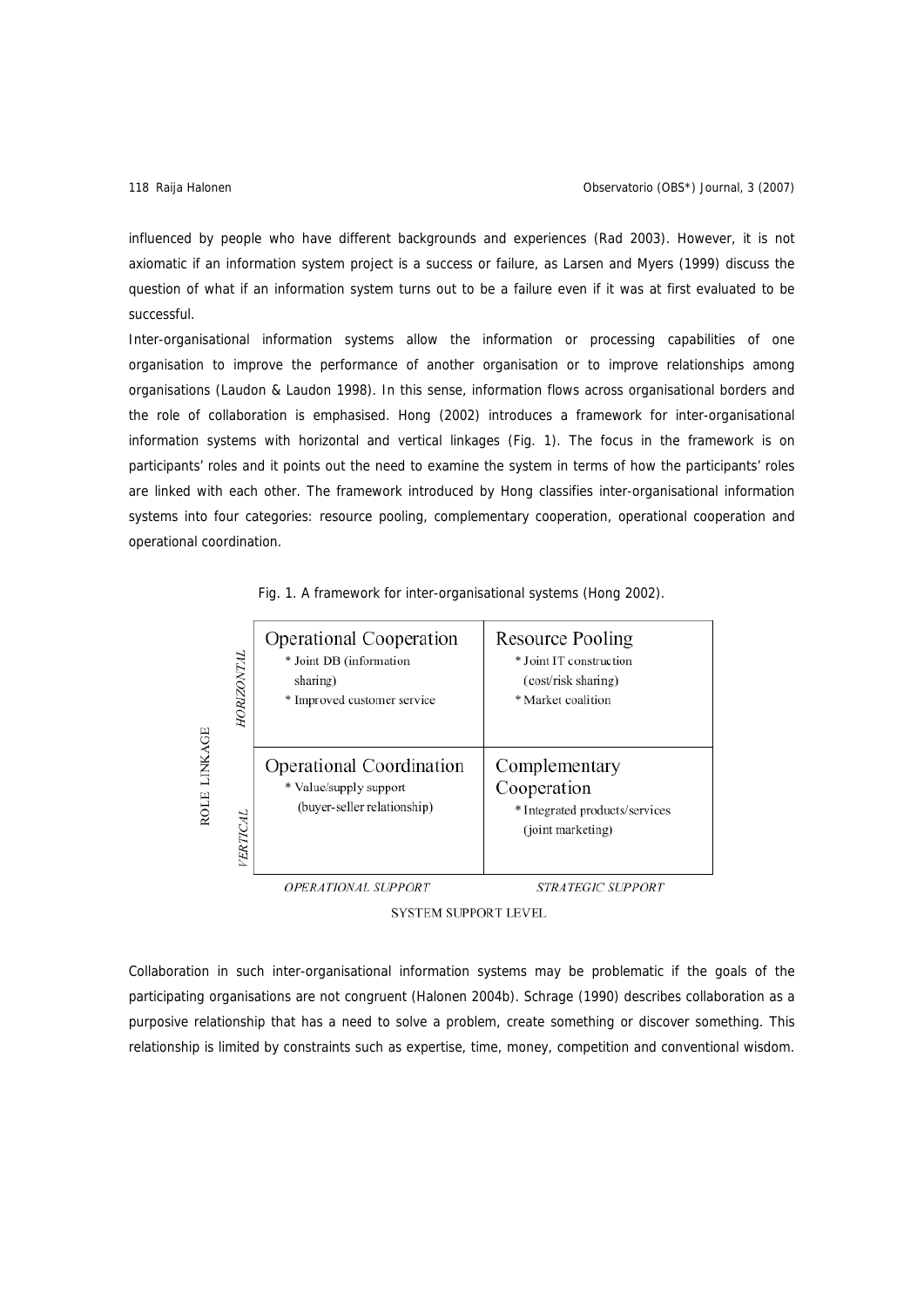Furthermore, Schrage argues that any technology that reshapes collaboration reshapes also the fields in which collaboration is important.

Collaboration is closely related to trust (Karahannas & Jones 1999). According to Karahannas and Jones, trust plays three interrelated roles in inter-organisational relationships: it may act as on obstacle to opportunistic behaviour, it may substitute for hierarchical governance and it may provide a competitive advantage. The importance of trust is highlighted in the management of any distributed projects (Evaristo 2003). Trust itself is influenced by cultural differences and trust influences action team processes, transition team processes, interpersonal team processes and finally distributed project performance (Fig. 2). Furthermore, without trust collaboration is less likely to exist. Evaristo concludes that the amount of trust may determine which goals will be given extra weight especially in situations where there are both competitive and cooperative goals.





As trust is influenced by cultural differences the role of culture is worth taking into account in information system implementations. As a concept, culture conveys the feeling of a pervasive way of life or set of norms (Handy 1999). Culture should be defined in a holistic way and its influence on individual's behaviour should be considered properly (Gallivan & Srite 2005).

Academic organisations have their own cultural and national context where science is practiced, managed and organised (Hearn 2003). Hearn argues that universities are complex mixtures of classed, gendered and culture-bound practices where also power and moral relations are emphasised. Mintzberg (1983) stated over twenty years ago that universities represent professional bureaucracy that is described with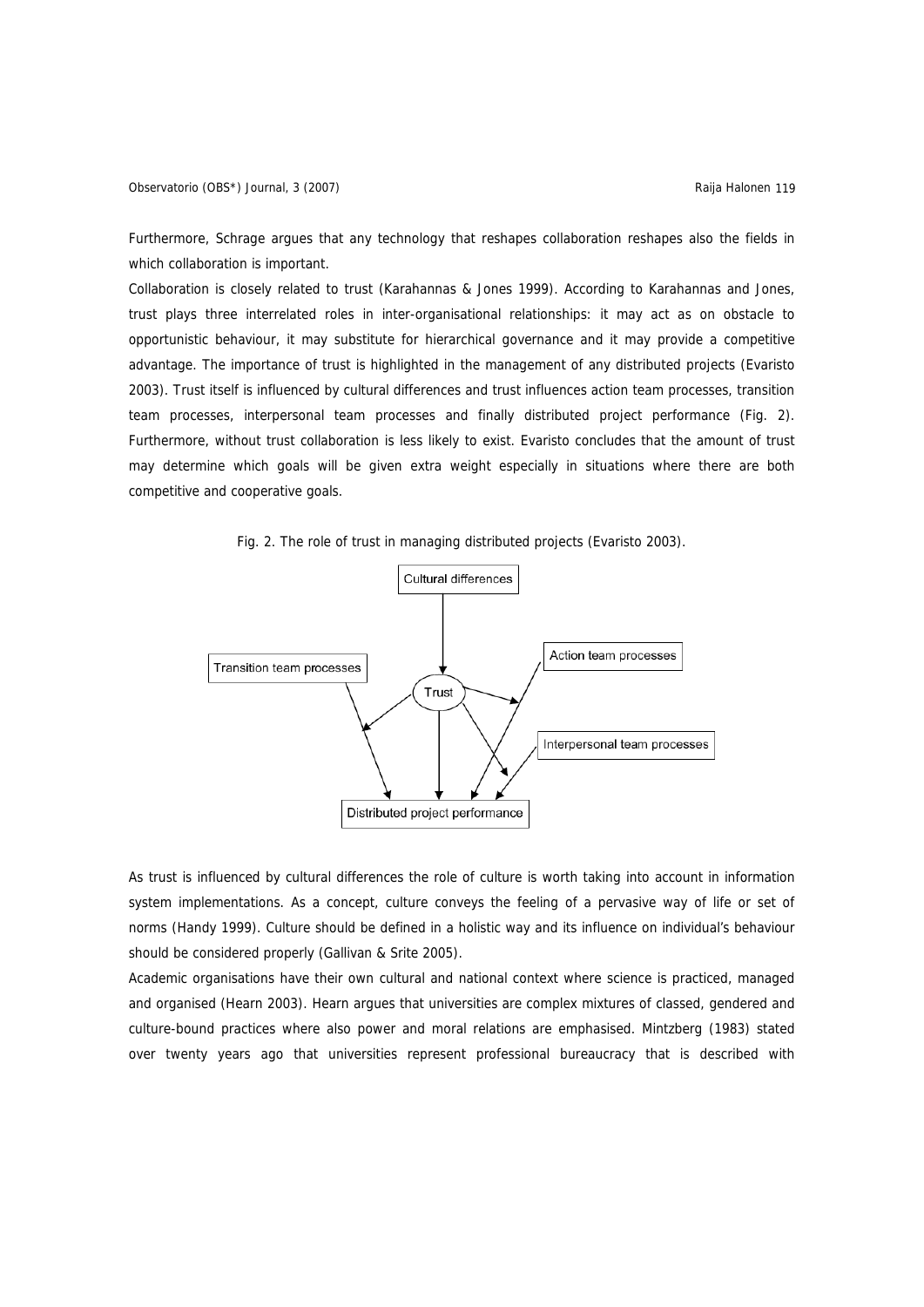coordination of the standardisation of skills and its associated design parameter, training and indoctrination. The organisational nature of universities can also be seen in implementation projects (Heiskanen et al. 2000, Kudrass 2006).

The concept of culture refers to shared values and attitudes within a specific organisation or other form of social grouping (Walsham 2002). Culture is not static. Instead, there are dramatic changes in many societies in areas such as attitudes to gender, the environment, race, sex, family life and religion. Walsham continues that in the context of globalisation, it is increasingly difficult for any group to remain isolated and uninfluenced by other cultures.

Cultural and social background has its impact on changes in organisations and on the implementation of new technology (Walsham 1993). The development and implementation of an information system are instances of organisational change (Davis & Olson 1985) that can be carried out in at least three different ways: 1) letting users not notice the change, 2) users noticing the new information systems, and 3) both information system and process change and users notice that (Markus 2004).

In their recent article Zhang et al. (2005) argue that users still are too little noticed in information system implementations. Therefore, often a gap is seen between satisfying organisational needs and supporting and enriching human users. To avoid that gap, the authors introduce a methodology for human-centred information system development. In their literature review, Zhang et al. sum that human interaction with technologies should be driven by human's different levels of needs and goals. The fundamental message for this new approach is that the concern should be human-centred or human-oriented instead of task or technology oriented. Zhang et al. continue that it is necessary to communicate to the users or teammates about the human-computer interaction development activities and results.

Despite users and their contribution to the information system development are emphasised in the paper by Zhang et al. (2005), the users are not considered equal to the designers. We add to that with our research and explore the active participation of users from the beginning to the end of an information system project.

### **Research approach**

This research was qualitative and the approach was subjective. The main research method was case study and the empiric material was collected from an information system project where an inter-organisational information system was implemented. The subjective approach enabled the researcher to reflect on her past and it also necessitated interpretation when analysing the research material (Walsham 1993). The material from the case was gathered by remembering Yin's (2003) notes about an exemplary case that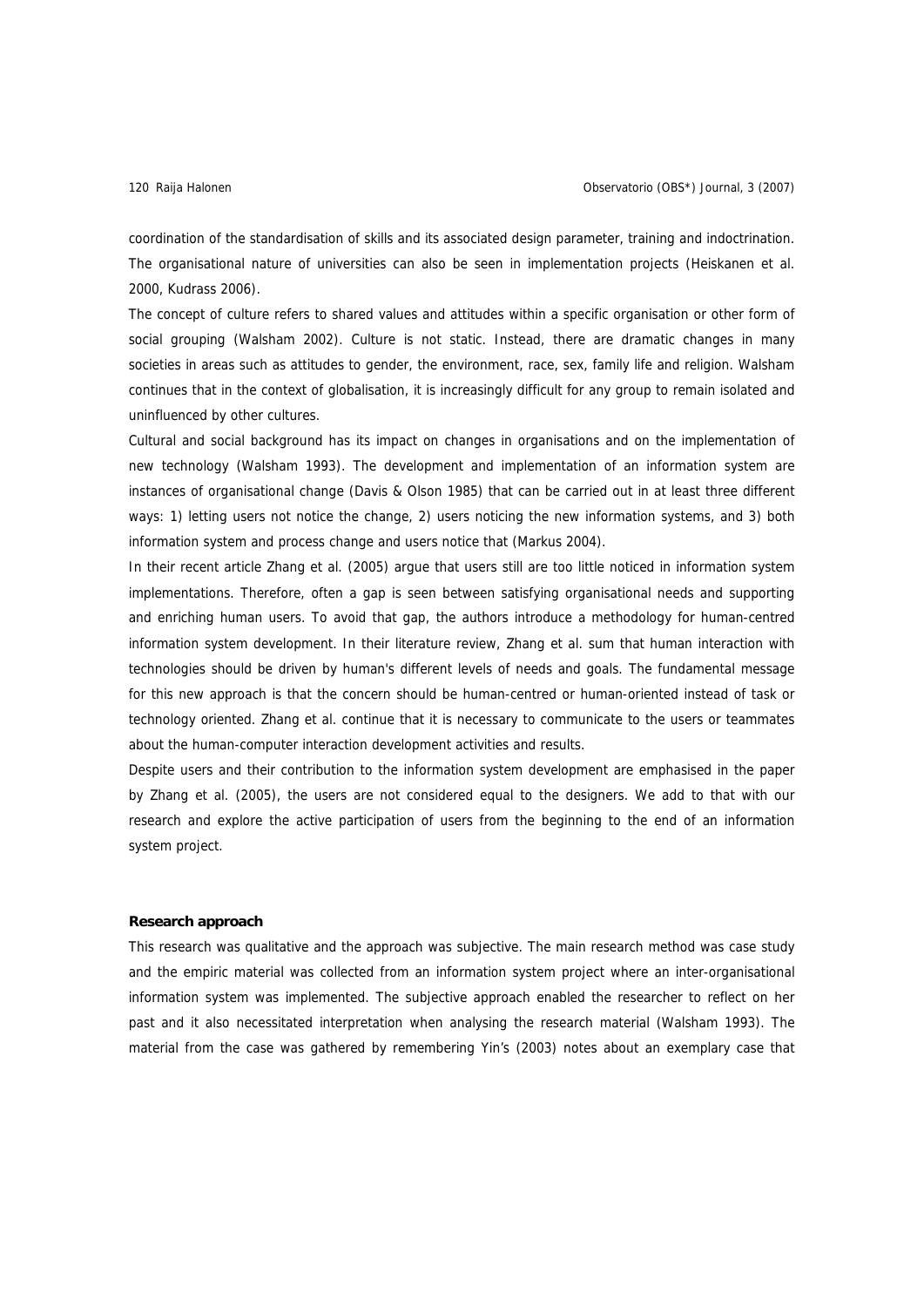needs to be significant and complete, to include alternative perspectives, display sufficient evidence and to be composed in an engaged manner. The case also offered a diversified environment with several stakeholders and project parties and therefore it represented an intrinsic case (Stake 2000).

The research material consisted of project memorandums, emails sent to the researcher, SMS's and a personal diary written by the researcher. The diary was written with a confessional style (Schultze 2000) and it reflected the project memorandums and emails, added with the subjective interpretations by the researcher. In addition, users had given feedback with a specific automated form and their feedback was independent on the project meetings or their atmosphere. Interviews were not carried because the researcher did not want to influence the response. However, triangulation (Klein & Myers 1999) was found in the research material because the emails and project memorandums were written by other people.

The diary met the criteria described by Schultze (2000): authenticity (the role and identity of the researcher was explained in the text); plausibility (the text was structured, following the timeline according to the empirical case) and criticality (the diary helped to understand the attitude of the researcher and was still questioning the objectivity of the data). In addition, a self-revealing approach was expressed by making notes about success or failure felt in the process (van Maanen 1998). In the diary there were notes about 350 days.

To ensure the quality of the performed research, the principles introduced by Klein and Myers (1999) had been in the background when carrying out this research. A hermeneutic circle was concerned when trying to understand the relationships between project stakeholders in the context of the inter-organisational project organisation. Interaction between researchers and subjects had been active in project meetings and encounters, including emails. Multiple interpretations were realised in this research by using both project documentation and the personal diary written by the project manager in interpreting events. The subjective interpretation of the researcher was questioned by using the several emails and SMSs that were sent during the implementation, giving evidence about the atmosphere and situations in the project. The principle of suspicion led us to evaluate the subjective diary of the project manager and the short minutes that were written about meetings and encounters.

# **Evidence and findings from an inter-organisational information system project**

The empiric material was collected from a case in an information system project during the years 2003- 2006. The researcher was called to act as a project manager due to her background and working experience in other information system projects. The researcher was called to a meeting that was held in June 2003 and the goal of the meeting was to get plans to set up an information system project. There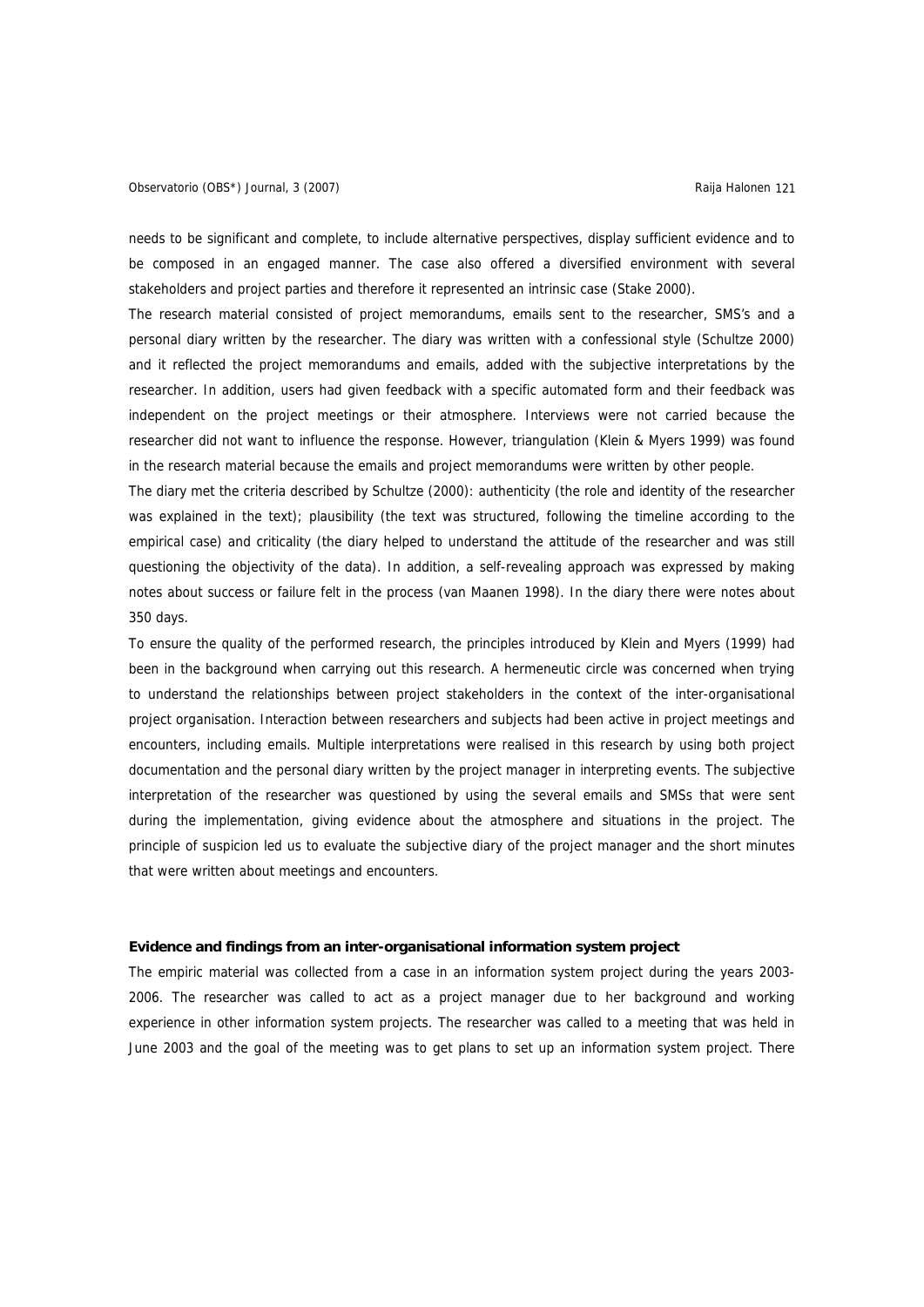were eleven persons in the meeting and the researcher knew only one of them. The attendees represented several organisations and they were experienced in the operations that the information system was to support. From this viewpoint, the approach of the forthcoming users was in evidence already before the project was even established.

The starting point for the new information system project was declared in the first meeting, as well. The basic principle was to use previously made specifications as a basis for the new information system. The goal was put in words by an attendee: "We need a workable tool into use. With that we can prove the utility of the information system." This goal was also formulated in other words: "After three years there will be an information system in use in three organisations and it will be used to support our defined tasks. The assumed number of users will be one thousand." These formulations proved that the information system (called eSystem in this paper) was truly waited for and a lot of expectations were laid on the project.

It took several months before people from all participating organisations were nominated to the project group. Due to other duties of the project personnel, there were also changes in the project group and new participants were nominated as others left the project. The project group consisted mainly of forthcoming users and they were eagerly waiting for the new information system. However, developing information system needed experience that was not familiar to people who had no previous experiences or knowledge about the tasks.

Due to the requirement concerning the use of earlier made specifications, the previously made specifications had to be carefully acquainted. This task appeared to be a tedious phase before the actual planning and coding could be started. The users did not find important to go through the documents and they were about to loose their interest in the development project. There were all together 94 files to be read and 19 of them were thoroughly evaluated and their usability assessed. The most important document was the description of the process that included the viewpoints of the actors and involved organisations along the timeline. However, knowing the process was not enough. Instead, the participants had to be able to describe their work processes from their own point of view. As there were many organisations involved, there also were many work flows needed.

The specifications made by other stakeholders caused troubles for collaboration. The project manager wrote her diary on June 8, 2004: "She said that the project group has no more any rights to discuss or abandon the user interface that is made by them." Later the conflict continued with a phone call from the vendor and the project manager wrote her diary: "He insisted that the user interface is not in agreement with the requirements specification and it should be modified according to that." The tension between the project manager and one of the stakeholders continued and the conflict was highlighted every now and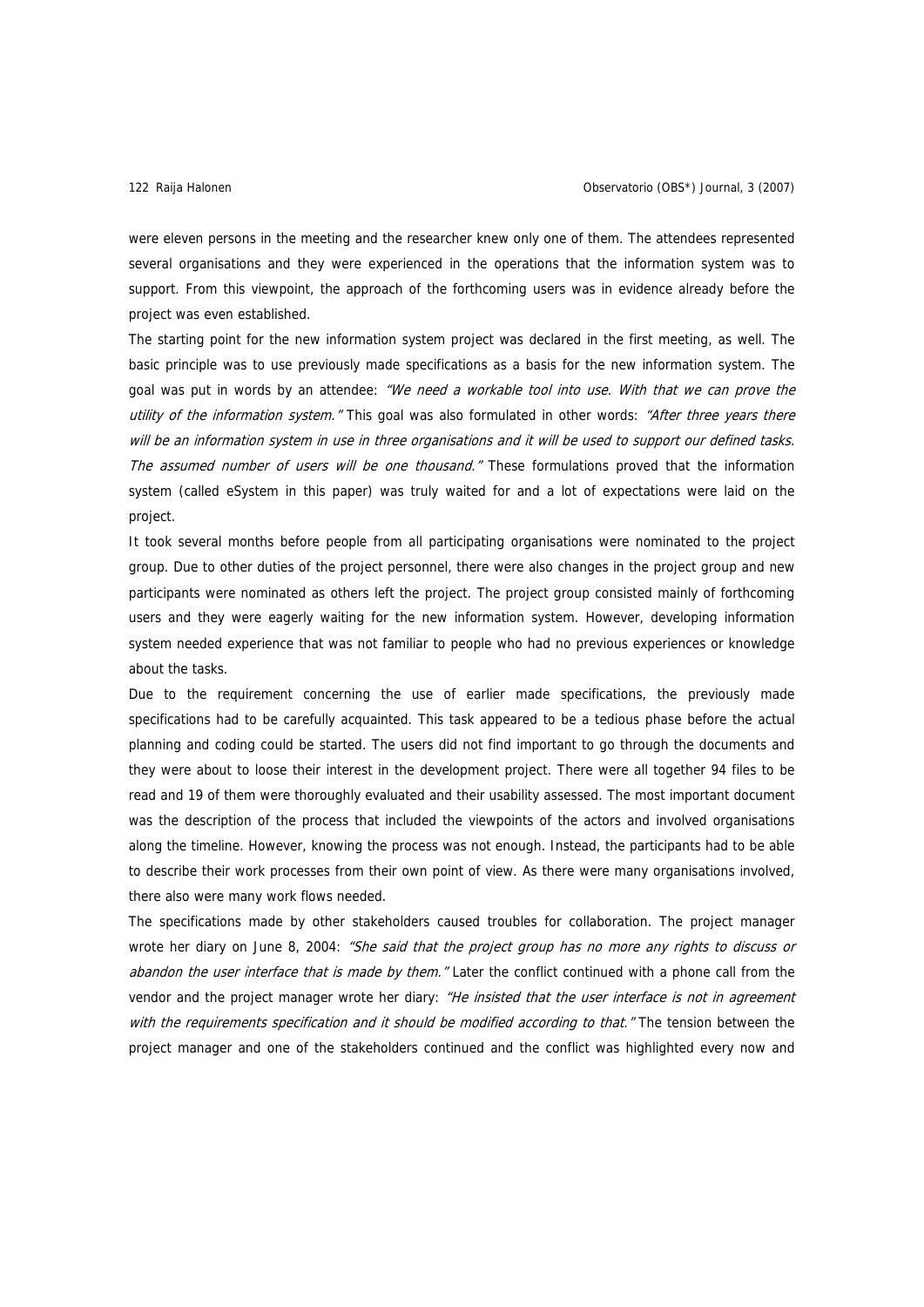# Observatorio (OBS\*) Journal, 3 (2007) Charles Controller and Controller and Controller and Controller and Controller and Controller and Controller and Controller and Controller and Controller and Controller and Controller

then. The researcher wrote her diary on March 3, 2005: "I recalled that the project had paid a lot for doing the user interface to look like their suggestion and many discussions and meetings were held because of it."

However, there were also positive moments in the project meetings. The researcher wrote her diary on June 11, 2004: "The atmosphere was very warm and things seemed to proceed." In addition, the role of trust between project participants was emphasised every now and then. They kept saying in project meetings: "Of course we rely on that the other officials offer qualitative services and do not suspect it." (Diary notes from a project meeting on October 25, 2005). "I don't believe that anybody would on purpose do wrong or anything unauthorised." (Diary notes from a project meeting on November 4, 2006).

As eSystem included also personal data, the security issues had to be thoroughly considered. The users were authenticated by a middleware called Shibboleth (Shibboleth 2007) that enabled the identification of the users with the usernames given by their organisations. The national Personal Data Act was to be conformed in depth. In practice, this requirement also necessitated the principles of transparency to be followed. That caused several conversations in the project group because the realisation of the principles were not jointly agreed. Some of the participants supported limited opennes while others wanted to share all information that concerned the ones in question. "Damned, sometimes this principle of information visibility is ridiculous! There is interaction between officers that does not belong to others." (Email in February 2005).

Except the outside vendor, the project participants were not technically oriented or experienced in information system developments. That is why the development work was perceived challenging by the users. Despite the modest experience, the users were asked to describe their work processes and requirements for the new information system. However, they were the best experts in their own work and work processes. It appeared that describing every-day work processes was found difficult in the project group. Therefore, the vendor had to suggest possible work processes to them. In order to help the users to understand the use cases, several pictures were drawn for them (Fig. 3). The figures were found descriptive and some of them were used when training new users after eSystem was piloted.

The approach of the vendor differed from that of the users. The vendor understood that every action had to be coded in the information system and that the actions also influenced other actions and the data. The forthcoming users were mostly interested in bigger functionalities and, from time to time, the smaller actions in the functionalities were not perceived important. Occasionally several discussions about the functionality and coding them into the process were felt annoying by the forthcoming users: "You may do yourself an information system that you can learn to use and manage all the tasks for us." (Diary notes from a project meeting in March, 2005).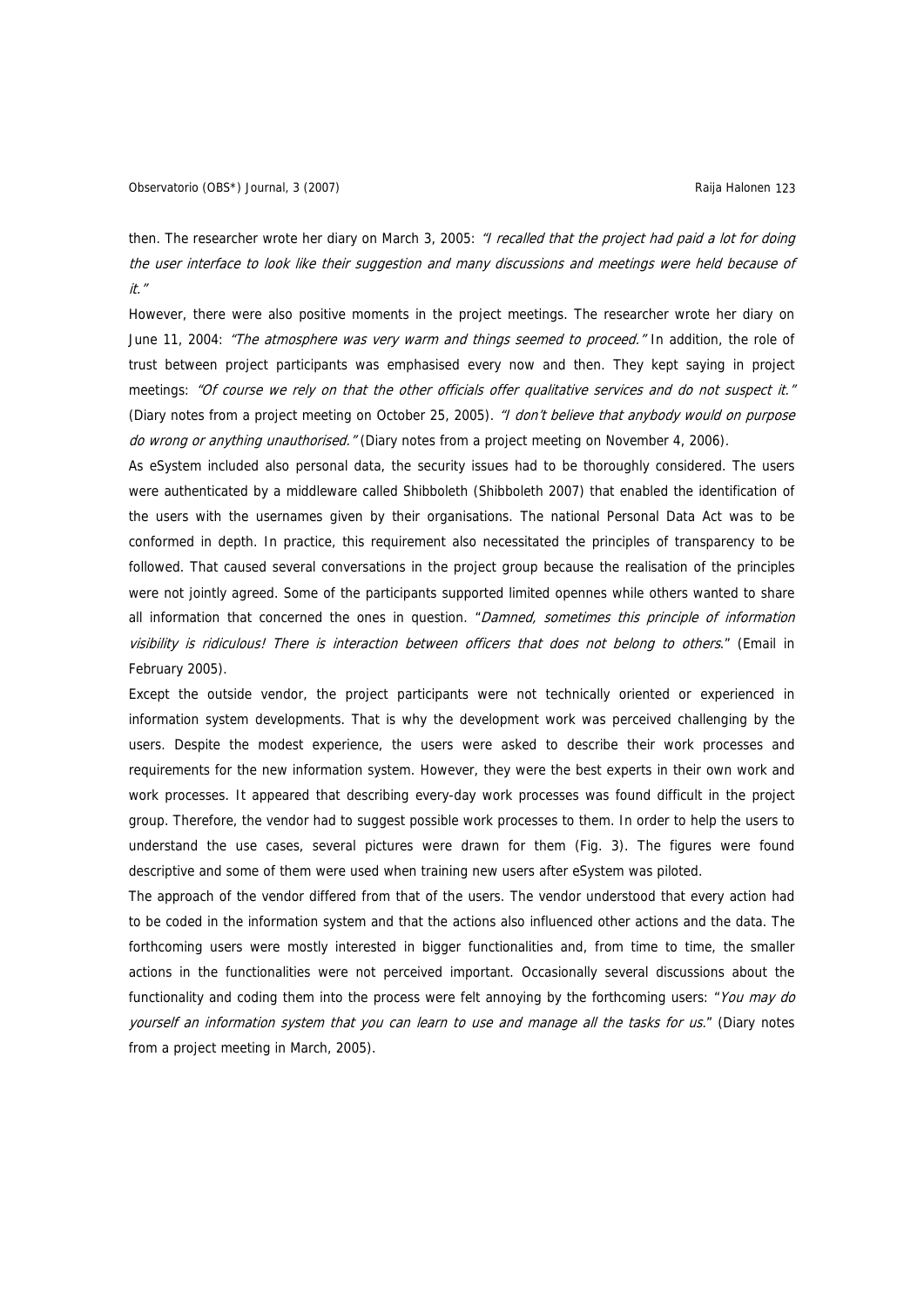



Due to difficulties in defining work prosesses, several changes and modifications were needed after the designed functionalities were coded and tested in the system. An interesting opinion concerned the cost and importance of conceivable faults in the information system: "And in the background there is the thought that this eSystem is developed for us and that we are paying for it. If there are mistakes or if there are unsatisfactory decisions - it shouldn't be any end of the world." (Email in May 2006).

Despite the active role of the users in this development project, the amount of suggested targets for development after careful designing and discussions increased up to 176 during the pilot. The number proved the difficulties to understand the effects of made changes in work processes or in database. Very often the conceivable effects were impossible to prefigure and they did not come visible until the information system was changed and tested in use. It also appeared difficult to figure out the relationships between suggested changes. The user supposed that her suggestion only influences that specific action but usually the influence was accumulated. A new risk was added to the risk list on February 2, 2006: "New features are included in the system too late."

In addition, the changes that were made in the information system influenced also the documentation. However, to avoid overlapping work, the project manager did not want to update the documents before the information system was as ready as possible. That decision led to problems in completing the documentation .The situation was recorded in the project memorandum on November 27, 2006: "Due to late accepted changes in eSystem the documents will not be completed in time."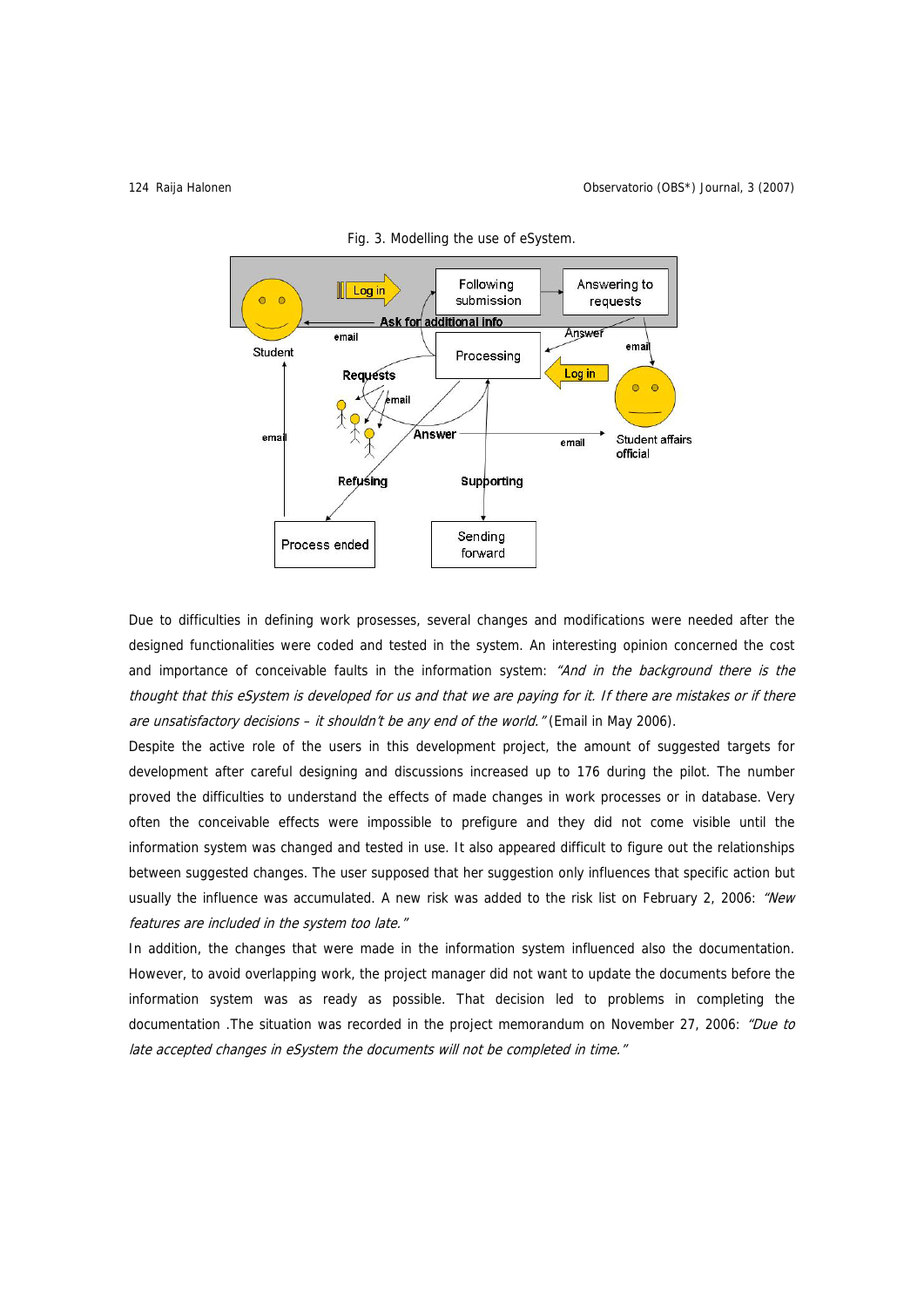

Fig. 4. Influence of user feedback on functions in the development project.

Altogether 47 project meetings were held during the piloting phase. The users participated actively and they were able to give feedback whenever they had found something to say about the functionality of eSystem. Fig. 4 represents the influence of user feedback on the information system project. Due to the active involvement, the project was not stabled until at the very end of the project. The final endpoint was dictated by the schedule that stated the project to end on December 31, 2006.

The role of the project manager could be described as a facilitator between the users and the vendor. One of the most important tasks of the project manager was to ensure that the project would progress and that it would be completed in time. Following Schön (1983), her role could be characterised as a reflective conversationalist with a situation where she acted as both an agent and an experient. She used to send encouraging messages to the users: "Really, you are an excellent information system developer and experimenter! It is splendid that you tested it so quickly and told about your experiences to all the others!" (Email November 2006). The interaction was perceived mostly friendly and also the users sent actively emails to the project manager: "To my mind, the gathering was very successful. Occasionally, the network was found slow but no rebelling was found there." (Email November 2005).

Despite negative experiences from her past (Halonen 2004a) the researcher felt the influence of users fruitful and supportive. The information system was evaluated by praising words by the officials: "This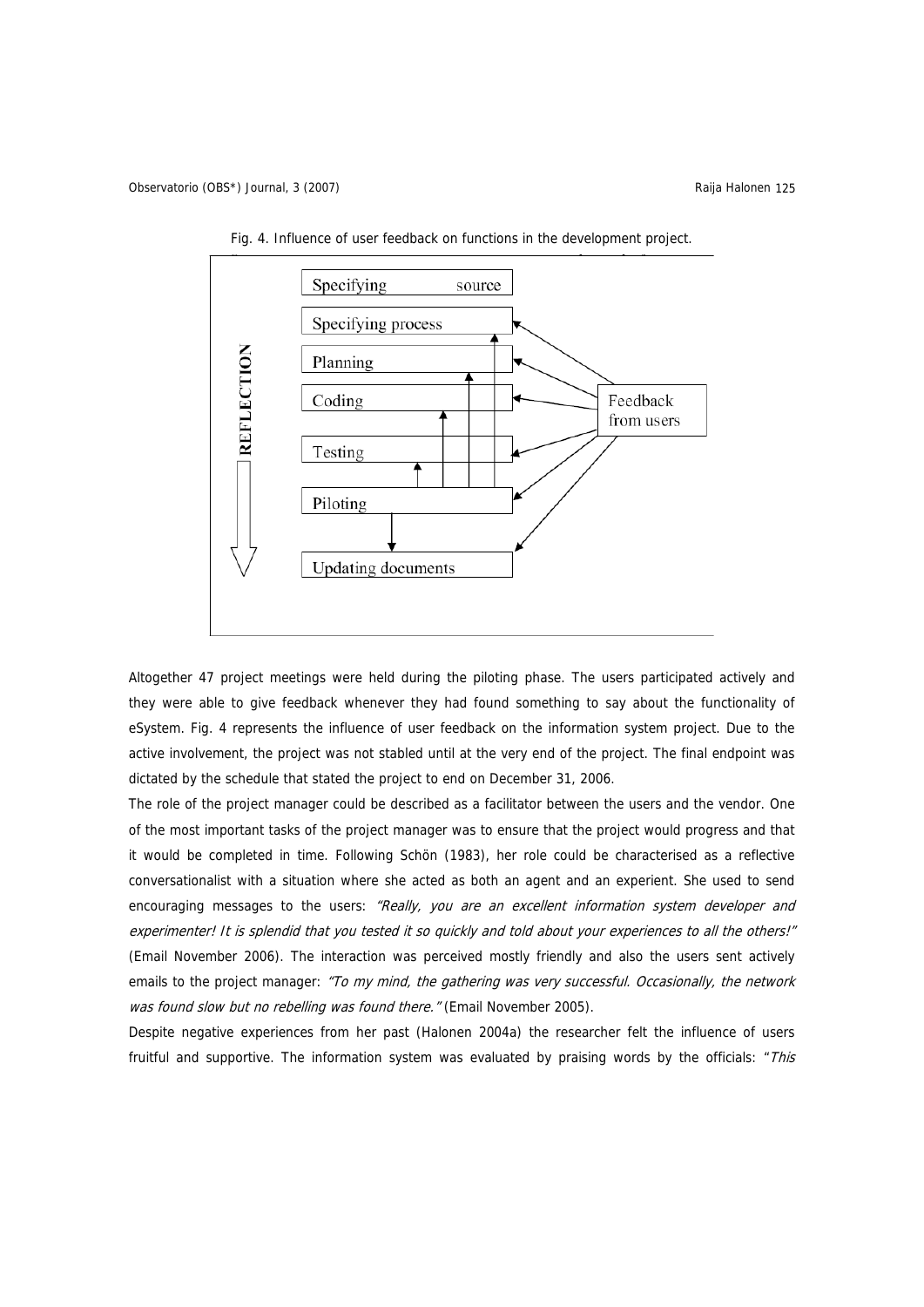report is an excellent addition compared to previous situation. This kind of information was not available when the mobility was managed decentralised." (Email in March 2005). Some of the officials used also the feedback form that was aimed to other users: "At least in this issue we have done a good development work :) " (Feedback October 6, 2006). The

project work, too, was perceived as a positive experience: "To my mind, this collaboration [in the project] has been really fruitful and interesting." (Email in December 2006).

## **Concluding discussion**

This article reports the findings that were found in a research project. In the project, an interorganisational information system called eSystem was developed and tested. The significant character in the project was that the users were involved in the project from its beginning, even before the project manager was invited to join the project. Inter-organisational information systems and their developments are studied and reported already earlier, but the active role of the organisations and users representing them has so far been under lesser attention.

The research approach is qualitative and subjective and it necessitates interpretation when analysing the findings. The findings propose that the development of information system should be more flexible compared to the theory that literature traditionally proposes. We argue that information system developments in real life seldom resemble any theory even if widely reported. Our information system project did not follow the classical life cycle described by Lucas (1985). On the contrary, the development process seemed occasionally go backwards. Furthermore, we argue that only flexible routines enable the users to be taken sufficiently into account.

In our case, the trust in interaction was perceived reciprocal in the project meeting and the several emails were sent between project participants. The natural and easy terms between people enable the fruitful interaction. The users were not afraid to express their opinions and wishes about the functionalities when discussed in the project meetings.

A special character in our project was the role of the project manager whose main task was to act as a facilitator in the project. The users were the main actors from the view of the output. In addition, the role of the vendor who did the actual coding can be seen as a hired employee. Following this, the users were not people who offered their experience. Instead, they were the primary actors in the project.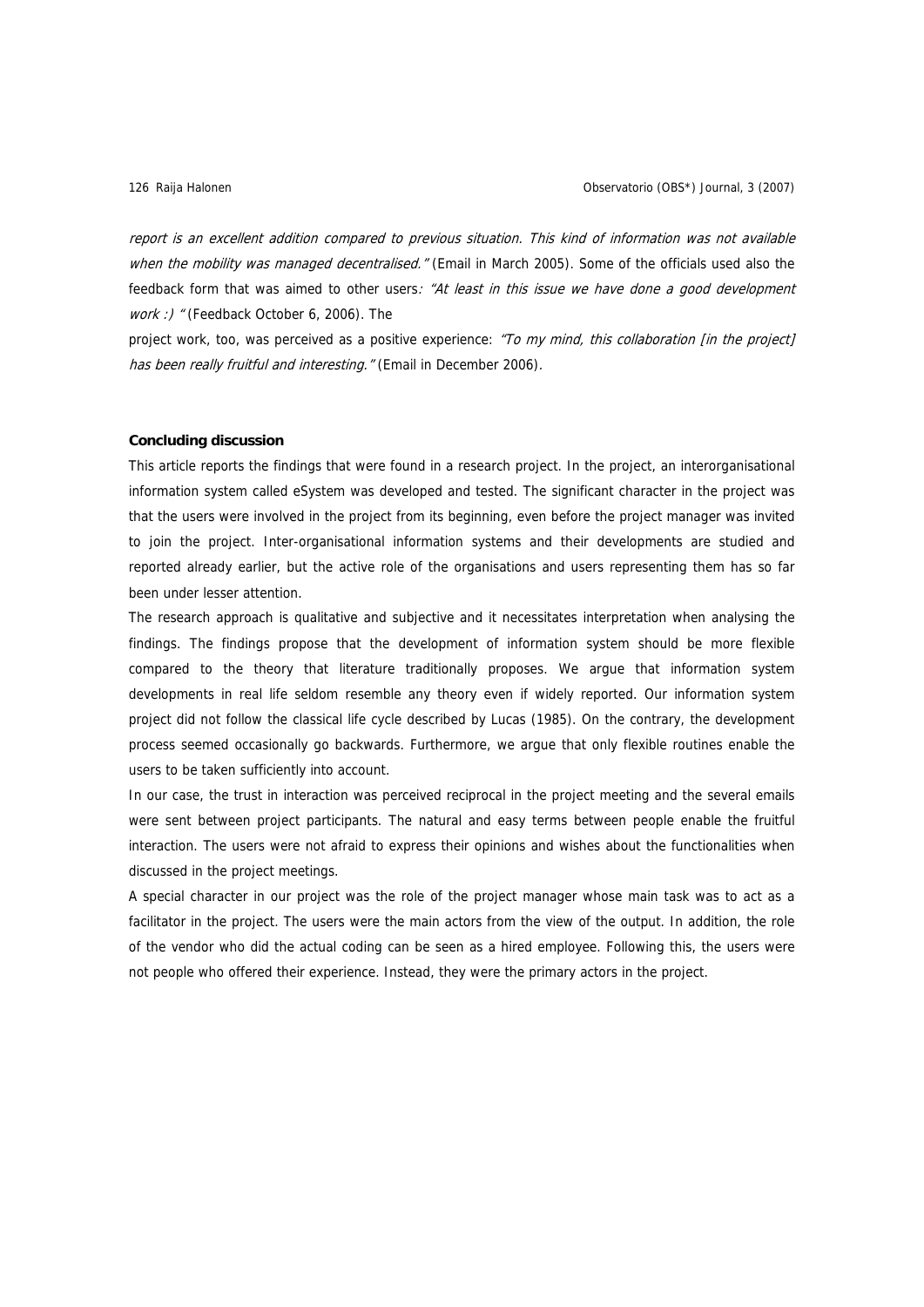Observatorio (OBS\*) Journal, 3 (2007) <br>
Raija Halonen 127

## **References**

Barki H & Hartwick J (1994) Measuring User Participation, User Involvement, and User Attitude. MIS Quarterly 18 (1): 59-82.

Barki H & Hartwick J (2001) Interpersonal Conflict and Its Management in Information System Development. MIS Quarterly 25 (2): 195-228.

Davis GB & Olson MH (1985) Management information systems: Conceptual foundations, structure and development. New York: McGraw-Hill Book Company, p 561-601.

Dewulf G & van Meel J (2002) User participation and the role of information and communication technology. Journal of Corporate Real Estate 4 (3): 237-247.

Evaristo R (2003) The Management of Distributed Projects Across Cultures, Journal of Global Information Management, 11 (4): 60-72.

Furton MT (2003) Discovering the true cause of failure in custom software development projects. Computer and Internet Lawyer 20: 1-3.

Gallivan M & Srite M (2005) Information technology and culture: Indentifying fragmentary and holistic perspective of culture. Information and Organization 15: 295-338.

Gefen D & Ridings CM (2003) IT Acceptance: Managing User – IT Group Boundaries. The DATA BASE for Advances in Information Systems 34 (3): 25-40.

Gichoya D (2005) Factors Affecting the Successful Implementation of ICT Projects in Government. The Electronic Journal of e-Government available online at [www.ejeg.com](http://www.ejeg.com/) 3 (4): 175-184.

Halonen R (2004a) Users: not always choosers. Design Philosophy Papers #1. <http://www.desphilosophy.com/>(Accessed June 6, 2004).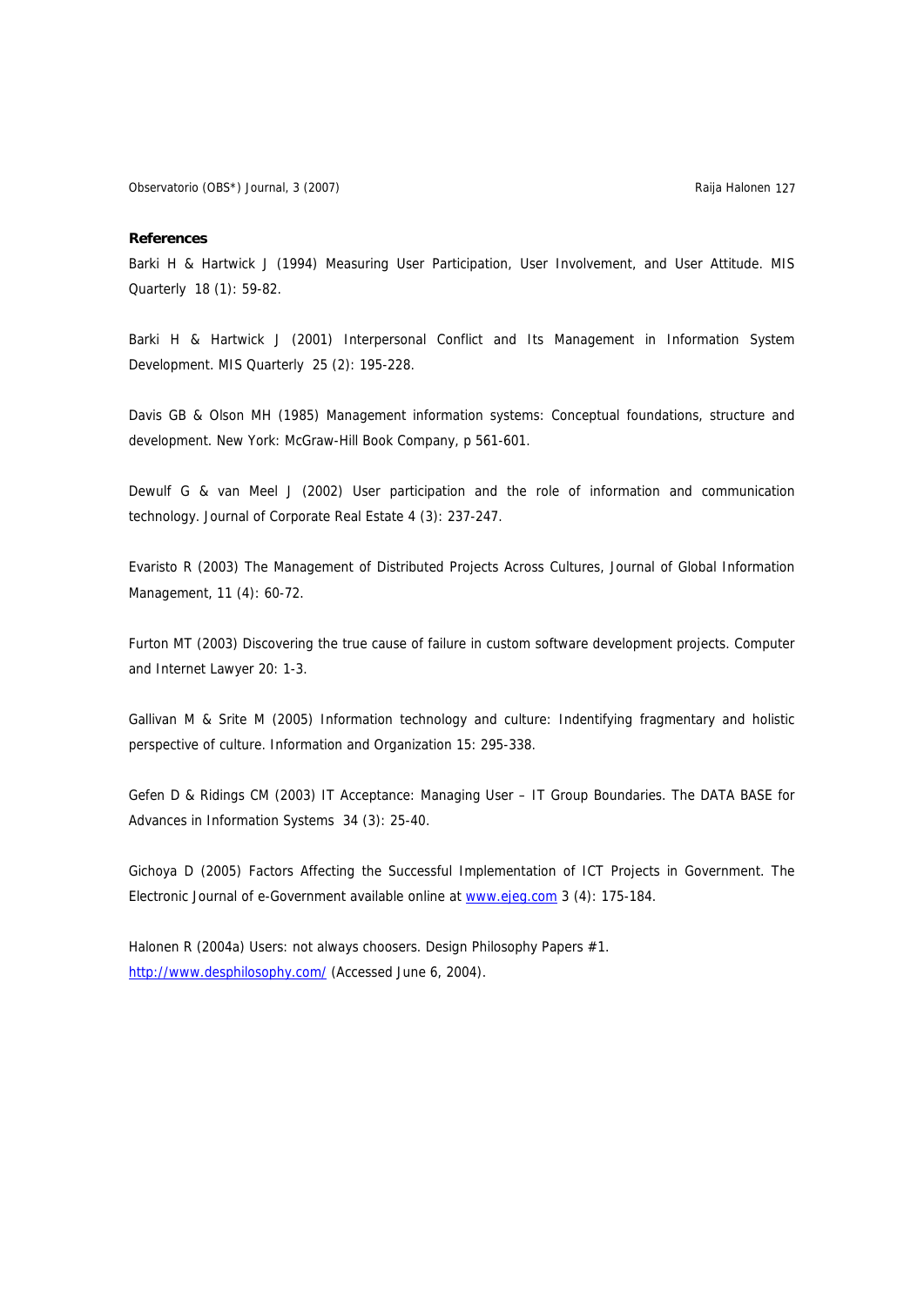Halonen R (2004b) Many faces of collaboration in an information system project. In: Sobolewski M & Cha J (Eds.) Concurrent Engineering. The Worldwide Engineering Grid, P. R. China, Peking: Tsinghua University Press and Springer-Verlag, p 449-454.

Halonen R. (2005) Changing user requirements in an inter-organisational information system. Soliman KS (Ed.) Internet and Information Technology in Modern Organizations: Challenges & Answers. Electronic proceedings of The 5th IBIMA Conference Cairo, Egypt December 13-15, 2005, 717-724.

Halonen R (2007) Digitized information management: The dynamic information system. Journal of Digital Information Management 5 (1), 25-31.

Handy C (1999) Understanding organizations. London: Penguin Books, p 180-216.

Hearn J (2003) Organization Violations in Practice: A Case Study in a University Setting. Culture and Organization 9 (4): 253-273.

Heiskanen A, Newman M & Similä J (2000) The social dynamics of software development. Accounting Management and Information Technologies 10: 1-32.

Hevner AR, March ST, Park J & Ram S (2004) Design Science in Information Systems Research. MIS Quarterly 28 (1): 75-105.

Hong IB (2002) A new framework for interorganisational systems based on the linkage of participants' roles. Information & Management 39: 261-270.

Karahannas MV & Jones M (1999) Interorganizational systems and trust in strategic alliances. In: De P & DeGross JI (Eds.): Proceedings of the Twentieth International Conference on Information Systems, December 13-15, 1999 Charlotte, North Carolina, USA. Association for Information Systems, Atlanta, GA, USA, p 346-357.

Keefe P (2003) The way to win. Computerworld 37: 24.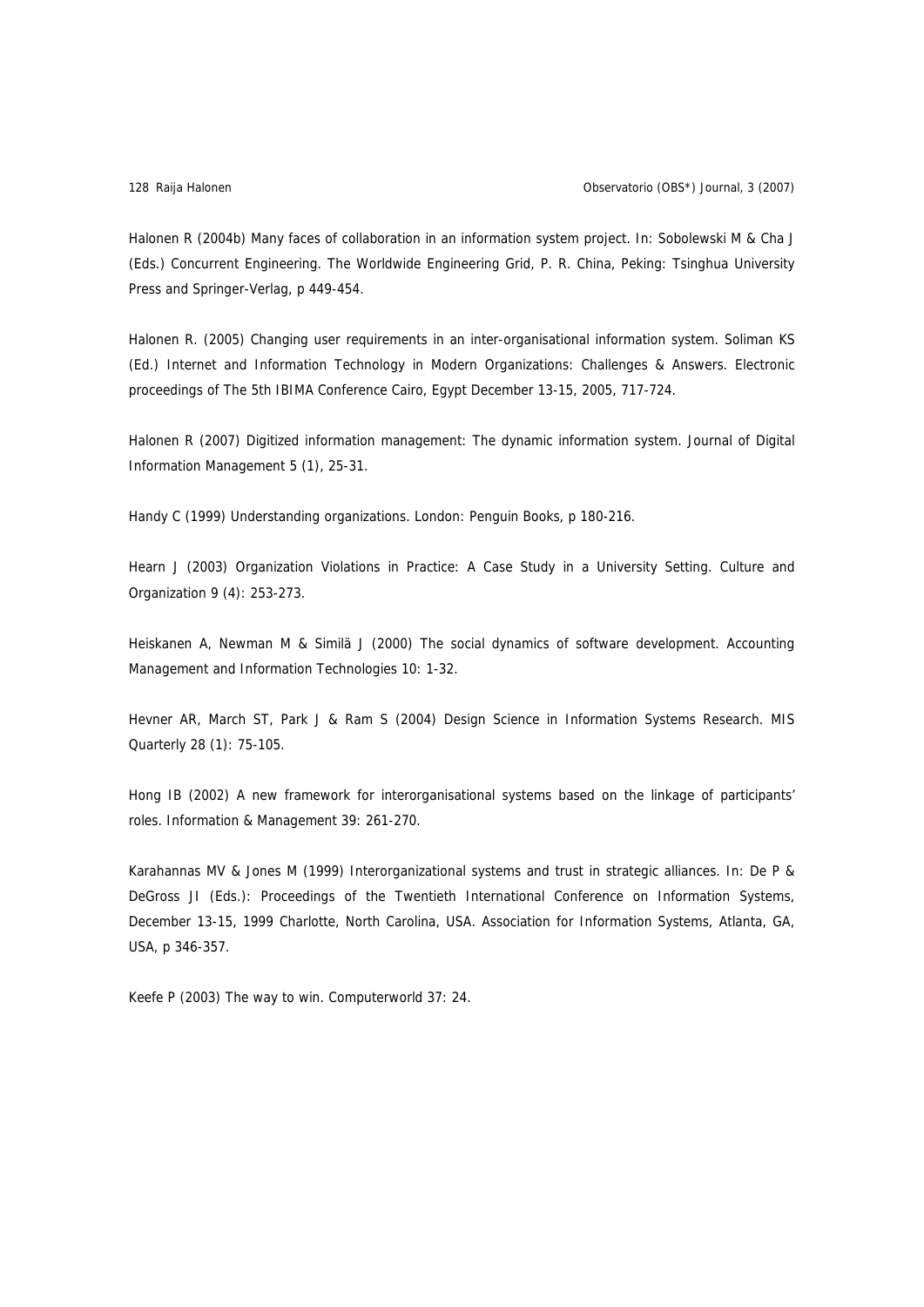Observatorio (OBS\*) Journal, 3 (2007) Raija Halonen 129

Kensing F & Blomberg J (1998) Participatory Design: Issues and Concerns, Computer Supported Cooperative Work 7: 167-185.

Klein K & Myers M (1999) A set of principles for conducting and evaluating interpretative field studies in information systems. MIS Quarterly 23 (1): 67-94.

Kudrass T (2006) Integrated university information systems. In: ManolopoulosY, Filipe J, Constantopoulos P & Cordeiro J (Eds.) Proceedings of Eighth International Conference on Enterprise Information Systems, Information System Analysis and Specification, 208-214.

Kujala S (2007) Effective user involvement in product development by improving the analysis of user needs. Behaviour and Information Technology. In press.

Larsen MA & Myers MD (1999) When success turns into failure: a package-driven business process reengineering project in the financial services industry. Journal of Strategic Information Systems, 8, 395-417.

Laudon KC & Laudon JP (1998) Management Information Systems, New Approaches to Organization and Technology. New Jersey: Prentice-Hall, p 4-33.

Lucas HC Jr (1985) The Analysis, Design, and Implementation of Information Systems. Singapore: McGraw-Hill Book Co-Singapore, p. 79-105.

Markus ML (1983) Power, politics and MIS implementation. Communications of the ACM 26 (6):430-444.

Markus ML (2004) Technochange management: using IT to drive organizational change. Journal of Information Technology 19:4-20.

Mintzberg H (1983) Structure in Fives. Designing Effective Organizations. Englewood Cliffs: Prentice-Hall, Inc., p 157-281.

Noble DF (1986) Forces of Production New York: Oxford University Press, p 57-76, 278-323.

Rad PF (2003) Project success attributes. Cost Engineering 45: 23-29.